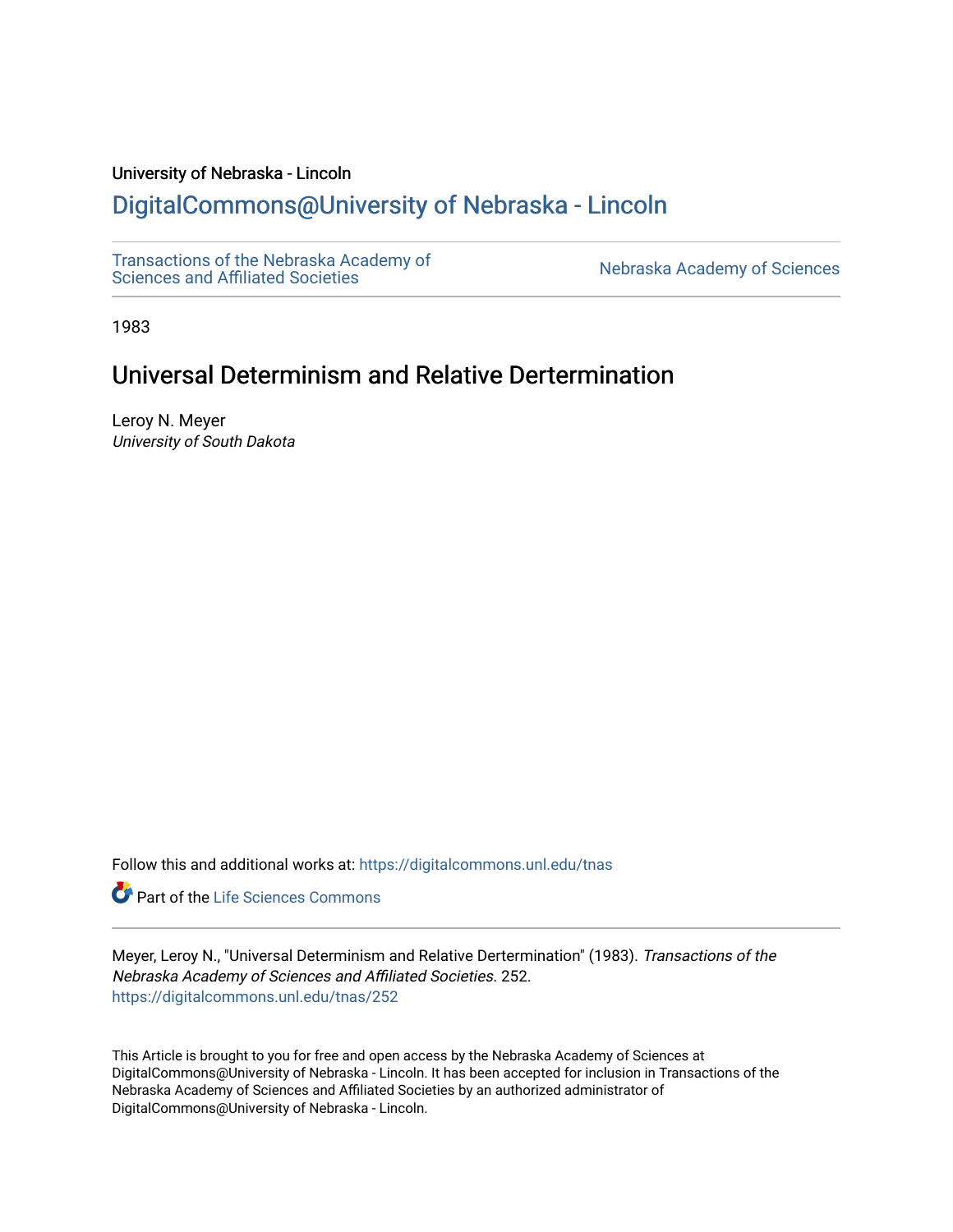# **PHILOSOPHY OF SCIENCE**

## **UNIVERSAL DETERMINISM AND RELATIVE DETERMINATION**

#### Leroy N. Meyer

Department of Philosophy University of South Dakota Vermillion, South Dakota 57069

Recent works have shown that it is possible to devise a clear thesis of universal determinism. Two such theses are formulated. Apparently the motivations for universal determinism have been: (I) to account for the explanatory power of scientific laws, (2) to support the principle of sufficient reason, and (3) to provide a methodological criterion for scientific progress. Universal determinism is, however, unsatisfactory in view of its apparent conflict with important physical theories such as quantum mechanics. The question then arises whether there is a weaker thesis, compatible with contemporary physical theories, that satisfies the motivation for universal determinism. A thesis of relative determination that satisfies these conditions is proposed.

#### t t t

#### **INTRODUCTION**

The nest of philosophical views grouped under the term determinism has a long history extending back to pre-Socratic science and philosophy. In particular, theories of physical determinism have commanded considerable attention throughout the history of philosophy. One sort of physical deterministic thesis, or other, has been a foundational part of most systems of explanation of physical phenomena. Physical determinism arose as complementary to the materialist systems devised by the ancient Megarian philosopher-scientists, and it was perpetuated later by the Epicureans in Athens. Among the most explicit proponents of a thesis of physical determinism were Leibniz and Laplace.

Many contemporary philosophers would agree with Austin (1970:231) that in the 1950s the expression "Determinism" did not name a clear philosophical view. Since the time of Austin's criticism, however, there has been some progress in the direction of clarifying precisely what is a deterministic system. There has been extensive clarification of the notions of causal explanation, event, and causal law. In recent years several precise statements of deterministic theses have been developed. There is of course a variety of versions of determinism, but of primary concern here is one general kind of physical determinism, which may be called universal determinism, though remarks extend to some other kinds of deterministic theses as well.

Assuming that a clear statement of a thesis of determinism can be presented, the question of its fundamental interest must be asked. Von Wright's view is that philosophers are primarily interested in the logical possibility of determinism. Von Wright (1974:121) wrote:

... Interest in causes and deterministic developments [might] be replaced by an interest in probabilistic developments. This change of attitude could be entirely satisfying to the scientist. But would neither solve nor eliminate the philosopher's puzzlement about determinism as in its logical possibility. His interest concerns the self-consistency of a certain idea with ideas concerning action and human freedom.

Surely, philosophers are interested in this question, and it seems logically preliminary; but the ultimate issue regarding any form of determinism is whether or not there is a deterministic thesis that should be believed. It shall be argued that the apparent basis for belief of universal determinism is unsound.

It is unsatisfactory, however, simply to let the matter rest at a point at which universal determinism has no apparent sound basis. For, strong beliefs led to a tentative belief in universal determinism, and it might yet be hoped that a sound basis for some deterministic theses exists. Therefore, a modest alternative to universal determinism that does justice to sound considerations regarding causality, causal law, events, and scientific explanation shall be proposed. The alternative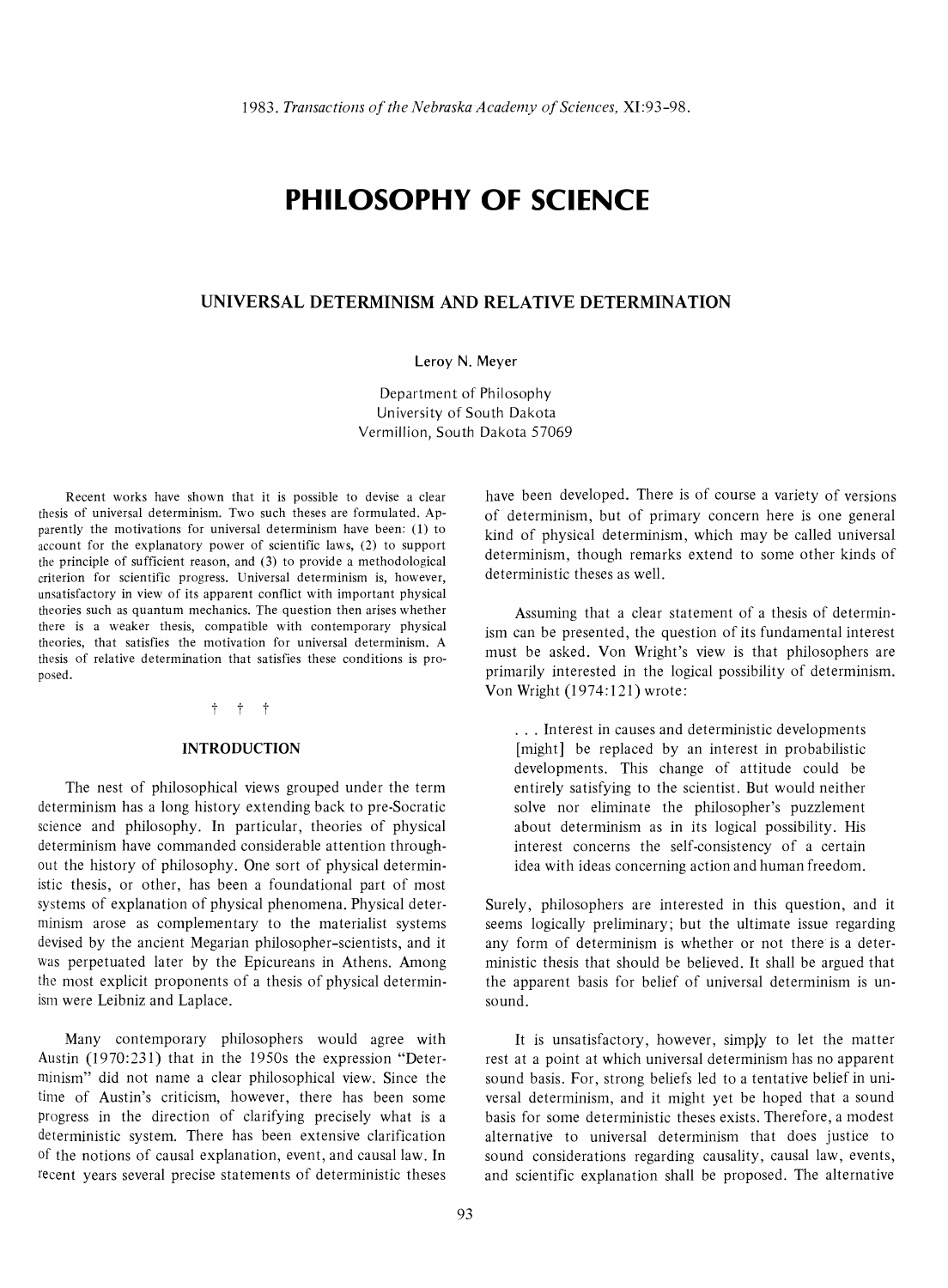#### 94 L. N. Meyer

framework for conceiving of causal systems is here called "relative determination."

First the meaning of relative determination is explained, and then three deterministic theses: classical universal determinism (CUD), modern universal determinism (MUD), and universal relative determination (URD) are distinguished. Next it will be important to try to understand and scrutinize the underlying motivation for a deterministic thesis such as CUD or MUD in order to determine the extent to which URD might serve the same purpose. There are important reasons for rejecting MUD as well as CUD which shall be reviewed. It shall be argued that such reasons for rejecting conventional universal deterministic theses do not apply to URD. Thus, URD can be viewed as a modest improvement over conventional theses such as MUD and CUD. Finally, the logical relation between MUD and URD is discussed.

## RELATNE DETERMINATION

By "relative determination" is meant a relation that holds between a scientific law (or more generally, an entire theory) and two sets of descriptive statements. Before citing the rigor· ous definition of this relation, what is intended by the expres· sion is explained. Two non-simultaneous events are related to each other in accordance with some law, to the extent that a true, partial description of the earlier event together with the law are logically consistent with a description of the subsequent event. (Indeed, it is my view that there are no *complete*  descriptions.) In the loosest sense of the term, the prior event description is said to determine the subsequent event description *relative* to the law.

Since this loose sense would seem of little use, the account should be ramified to say that the prior event description determines the subsequent one relative to the law in question, provided that the conjunction of the prior event description and the law entail some sub-description of the subsequent event description, as well as be consistent with it. To say that a set of descriptions  $\Gamma$  of some event  $E_1$  *determines* the set of descriptions  $\Sigma$  of an event  $E_2$  relative to a scientific law  $\Lambda$  is to say that: (1)  $\Gamma$  and  $\Sigma$  jointly entail that  $E_1$  temporally preceded  $E_2$ ; (2) the conjunction of  $\Gamma$ ,  $\Sigma$ , and  $\Lambda$  is consistent; and (3) there are disjoint and logically independent subsets of  $\Sigma$ , say  $a_1$ , and  $a_2$  such that the conjunction of  $\Gamma$ ,  $\Lambda$ , and  $a_1$  entails some conjunction of elements of  $a_2$ .

As an example, the events of shooting a billiard cue ball northward and its subsequent hitting of an object ball lying to the north can be pictured. The description of hitting the cue ball in a northerly direction together with certain laws of mechanics entails that the ball not travel in a southerly direction before hitting some other object. Hitting the ball northward determines (relative to mechanics) that it will not strike a ball lying southward before hitting something else. If the description of the subsequent event includes a statement to the effect that the event takes place in a position that is not to the south of the position of the cue ball at the beginning of the prior event, and if all other aspects of the description of the subsequent event are consistent with the prior event description and the law, the prior event description determines the subsequent event description relative to the law. It is as if to say the law and the prior event description narrow down the subsequent possibilities which can be reflected in descriptions of subsequent events. The entailment of interest in this example is simply that of the sub-description, "the cue ball passes through a spot north of its initial position at time *t,"*  by the conjunction of the law and a sufficient description of the prior event.

An obvious objection to this use of the term "determina. tion" in connection with this relation is that the relatively determined events may in an intuitive sense be undetermined by the prior event. To this it must be replied simply that it is an arbitrary decision to use the term. There is, however, a further reason for using the term in this manner. It is the view here that determination varies in degrees, and that it may be the case that there is no highest degree of deter· mination (no complete determination). Thus, it makes sense to speak of even the degenerate cases of "relative determination" as cases of fairly low degree of determination in the pre-formal sense. Thus, it seems that the thesis of Universal Relative Determination, to be explained shortly in terms of the above definition, can be correctly viewed as a deterministic thesis.

### THREE DETERMINISTIC THESES: CUD, MUD, AND URD

In many respects, CUD is a paradigm of a universal deterministic thesis. Its roots lie in antiquity, but its recent history stems from Laplace (1952:16). In its roughest form, CUD says that every event is causally determined by prior events. This can be made more precise in the following manner:

Given any description of an event (provided it is accurate) there are causal laws of the universe (in principle) such that the event description follows logically from the laws together with accurate descriptions of prior events (descriptions that can in principle be given to any degree of detail).

There are difficulties with CUD primarily stemming from the question of whether it is an epistemological thesis or not (i.e., whether or not it is to be understood as claiming that there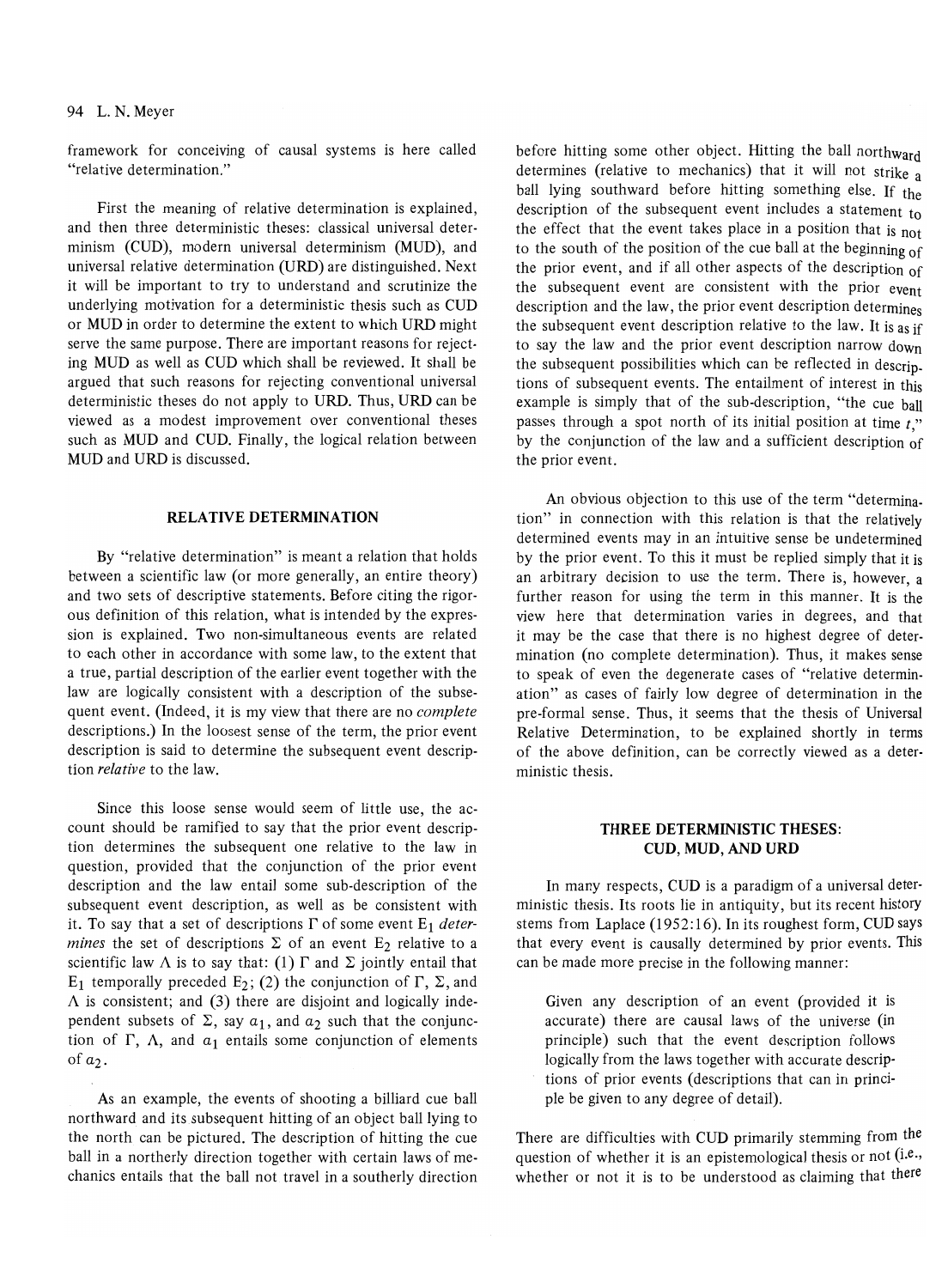are knowable laws and descriptions corresponding to every knowable description).

It is unnecessary to ruminate on CUD, however, for even if the issues peculiar to it are cleared up there are further concerns common to it and its more modern cousin, MUD, that can be made clear. That there is a clear statement of universal determinism can be appreciated by a study of parts I and II of the writing of Berofsky (1971). The formulation of modern universal determinism (MUD) here is compatible with Berofsky's definition *(see* Berofsky, 1971 :268-269). Berofsky developed important restrictions on descriptions and laws that should apply to this account as well. This account differs from his also in separating the notion of "deterministic system" and then stating the thesis in terms of that notion. By "deterministic system" it is meant that:

A collection of (possibly) interacting bodies forms a deterministic system under a set of causal laws if at any given moment any assertion that truly describes subsequent states of the system is deducible from the causal laws together with some true description of the state of the system at the given moment in question.

The thesis of MUD is then:

The Universe is a deterministic system of its particles under the set of the laws of nature.

Although the broadest deterministic thesis possible is exhibited, it is possible to present theses corresponding to portions of modern science (such as "sub-atomic particles constitute a deterministic system under the yet undiscovered laws of physics"). Such corollary theses are subject to the discussion that follows regarding MUD.

In order to state an alternative to MUD, the definition of relative determination must be recalled:

A prior event description determines a subsequent one relative to a law in question, provided that the conjunction of the prior event description and the law entail some sub-description of the subsequent event description, as well as be consistent with it.

The thesis of universal relative determination is:

Every true event description implies an event description that is determined in the appropriate sense by some other true event description relative to some law (not necessarily causal).

More precisely URD says:

Universal determinism and relative determination 95

For every true description of an event  $E_1$ , there is a true description of another event  $E_2$  and a scientific law  $\Lambda$  such that E<sub>2</sub> *determines* E<sub>1</sub> relative to  $\Lambda$ .

### URD AND THE MOTIVATION FOR MUD

Any motivation for putting forth MUD is closely tied to the question of its rejection. Just what criteria are relevant for rejection of MUD depend upon what questions are supposedly answered by it. There seem to be three motivations for MUD: (1) the desire for an account of the explanatory power of the entire body of scientific laws, both known and yet unknown; (2) an interest in supporting the principle of sufficient reason; and (3) the need for a methodological criterion for relative progress of scientific theories.

It might seem clear that MUD is a metatheoretic statement regarding scientific explanations insofar as it makes reference to scientific laws. It appears to be a generalization about the explanatory power of all causal laws collectively (whether discovered or not). In that case MUD addresses the question: "What are the explanatory limits of scientific laws as a whole?" The motivation would then be to provide a holistic basis for the explanatory power of scientific laws. Thus, MUD says that any phenomenon describable in principle, is in principle explainable.

A similar, but rather unclear motivation for MUD would be to support the principle of sufficient reason. Despite Laplace's (1952) apparent argument to the converse, the principle of sufficient reason (if such a thing can be clearly stated) should be implied by CUD. Thus, MUD should imply the principle of sufficient reason.

A quite different motivation for MUD is to provide a methodological standard for scientific explanation. This is different from the first motivation in an important respect. The earlier concern was for the logical possibility of causal explanation; whereas now demands that should be placed on a scientific explanation are of concern. According to MUD then, mature science should be expected to provide theoretic models of deterministic systems under causal laws in explanation of describable phenomena. Theories that do not achieve this goal are relatively immature according to MUD.

To account for scientific explanation seems a respectable hope, though perhaps unrealistic. MUD attempts to address the question as to the limits of scientific laws by saying that in fact *causal* laws are unlimited. In light of modern physics, MUD has been challenged on this very issue, which shall be addressed when the rejection of MUD is considered. On the other hand, support of the principle of sufficient reason appears more difficult to appreciate as a reason for trying to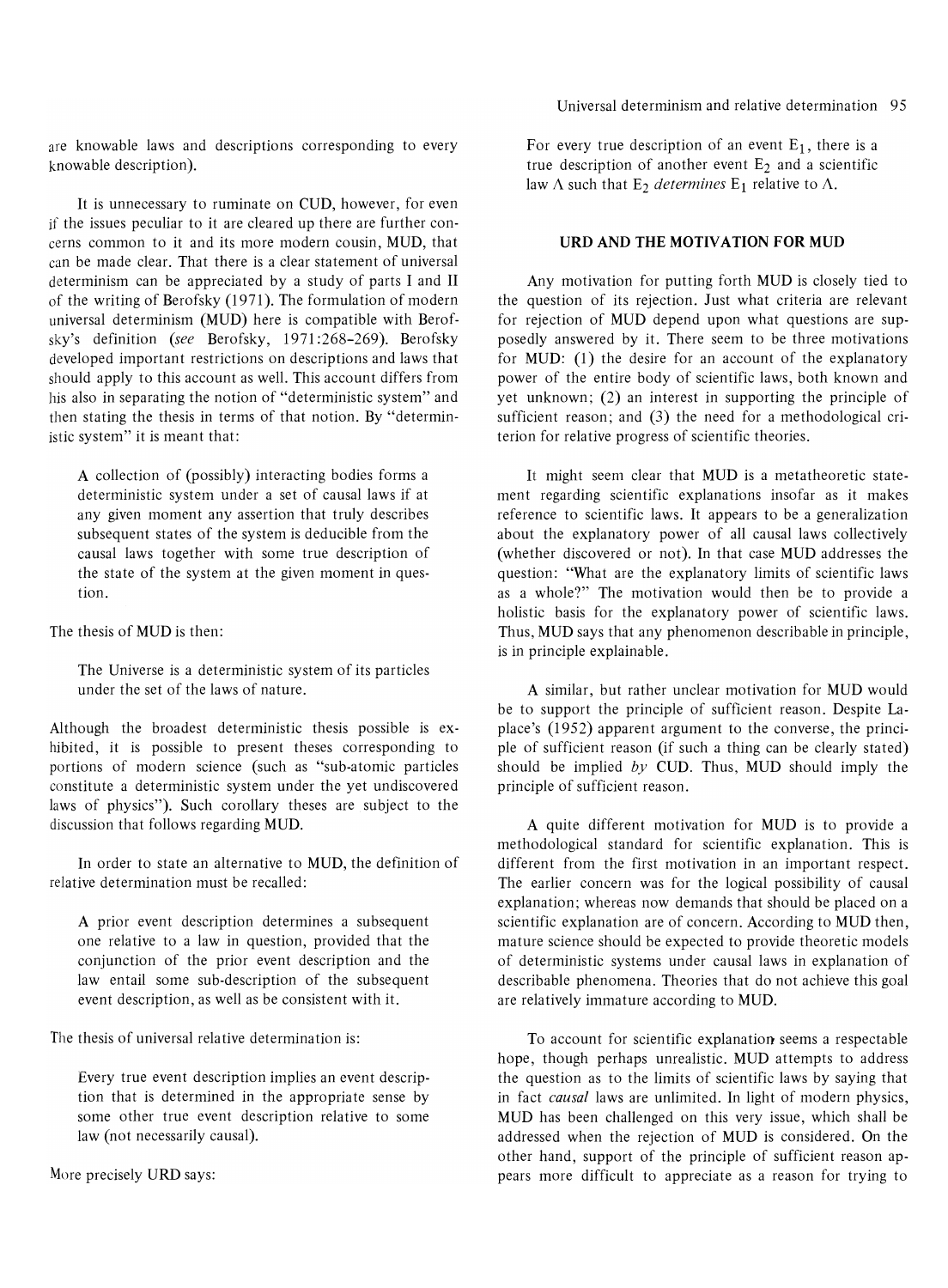### 96 L. N. Meyer

defend MUD, principally because of its own obscurity. The most worthy motivation for MUD is (3), need for a criterion of scientific progress.

There surely is an important role for a criterion (or criteria, for that matter) to judge scientific theories as to their relative progress in explanation. MUD suggests that progress is made by developing more extensive deterministic system models. Thus, a theory that provides a more complete deterministic system is to be preferred. This may be a misleading criterion as later consideration will tend to show. For, it would lead to the choice of a causal hypothesis over a statistical hypothesis even where the statistical one is more far reaching and unifies more theories.

It is not difficult to appreciate that URD tends to satisfy the need for a criterion of progress in science. Since URD provides that there are relative deterministic explanations (in the form of laws and descriptions of prior events) for any desirable phenomena, on the basis of URD an explanatory theory and observational research should be expected to yield such descriptions and laws. A quite natural way to judge relative progress, on the basis of URD, would be in terms of an increase in relative determination.

Concerning motivation (1) to account for scientific explanation, URD does not provide a precise answer, for it is very modest compared to MUD. It does, however, entail at least that it is always possible in principle to provide some relative-deterministic explanation for any given describable phenomena. Thus, URD tells something about limits of scientific explanation. It tells that there are not epistemologically discrete event descriptions in the sense that in principle every event description that is true can be related to some other event description in accordance with a law.

Even motivation (2), the interest in the principle of sufficient reason, might be seen as satisfied by URD, depending upon what the principle of sufficient reason is taken to be. But this point is not pressed, for little coherent substance to the alleged principle is to be found.

## URDAND THE REJECTION OF MUD

Perhaps most contemporary philosophers do not accept MUD. But the reasons for its rejection are quite diverse, and there apparently is little consensus among those who have an educated opinion. The most prominent conditions for rejection of MUD are:

(1) falsification of MUD (as some libertarians seem to argue, regarding CUD);

- (2) incoherence of MUD, as Austin  $(1970:231)$  argued;
- (3) incompatibility of MUD with other important beliefs (such as free will, or a particular understanding of Heisenberg's uncertainty principle);

and to this list one condition should be added:

(4) implausibility of MUD.

Some contemporary philosophers seem to hold that condition (1) is satisfied, that MUD is falsified by quantum mechanics and molecular theory of gases. Berofsky (1971: 287-288) pointed out, however, that a theory of statistical laws is not necessarily indeterministic. Still there are arguments, to which Berofsky alluded, to the effect that quantum mechanics is essentially indeterministic. (More of this point is discussed below.) The view that freedom of the Will conflicts with MUD, and that freedom is undeniably experienced satisfies the condition of falsification. But none of these views seems as yet articulated clearly enough to falsify MUD conclusively.

The condition of incoherence seems unsatisfied by MUD or by Berofsky's (1971:285) definition of determinism. Even if MUD is unclear in certain respects, it can be clarified along the lines of Berofsky's account. Von Wright (1974:99-106) offered still another coherent statement of universal determinism. (I differ with Von Wright in stating deterministic theses in terms of event descriptions, rather than systems state changes. My account is more in keeping with Berofsky's.)

On the other hand MUD does seem to conflict with quantum mechanics in a serious way. [Von Wright (1974) alluded to this point in the earlier quote.] Roughly put, the problem is that as a logical consequence of quantum mechanics if a particle can be precisely located, then the particle's energy will be indeterminate. According to Hanson (1967), Heisenberg's uncertainty principle is the generalization of this limitation. Some have objected to the claim that the uncertainty principle be regarded as being incompatible with determinism, on the grounds that Heisenberg's principle is merely an epistemological limitation that is incompatible only with deterministic theses which are essentially epistemological. (Notice that whether quantum mechanics is true, as would be important with respect to the condition of falsification, is not now considered.) It must be realized that according to the uncertainty principle it is impossible *in principle* to determine both the energy and the location of a particle at a given time. What might be basis for supposing then that both properties are in fact precisely determined by prior states of the Universe?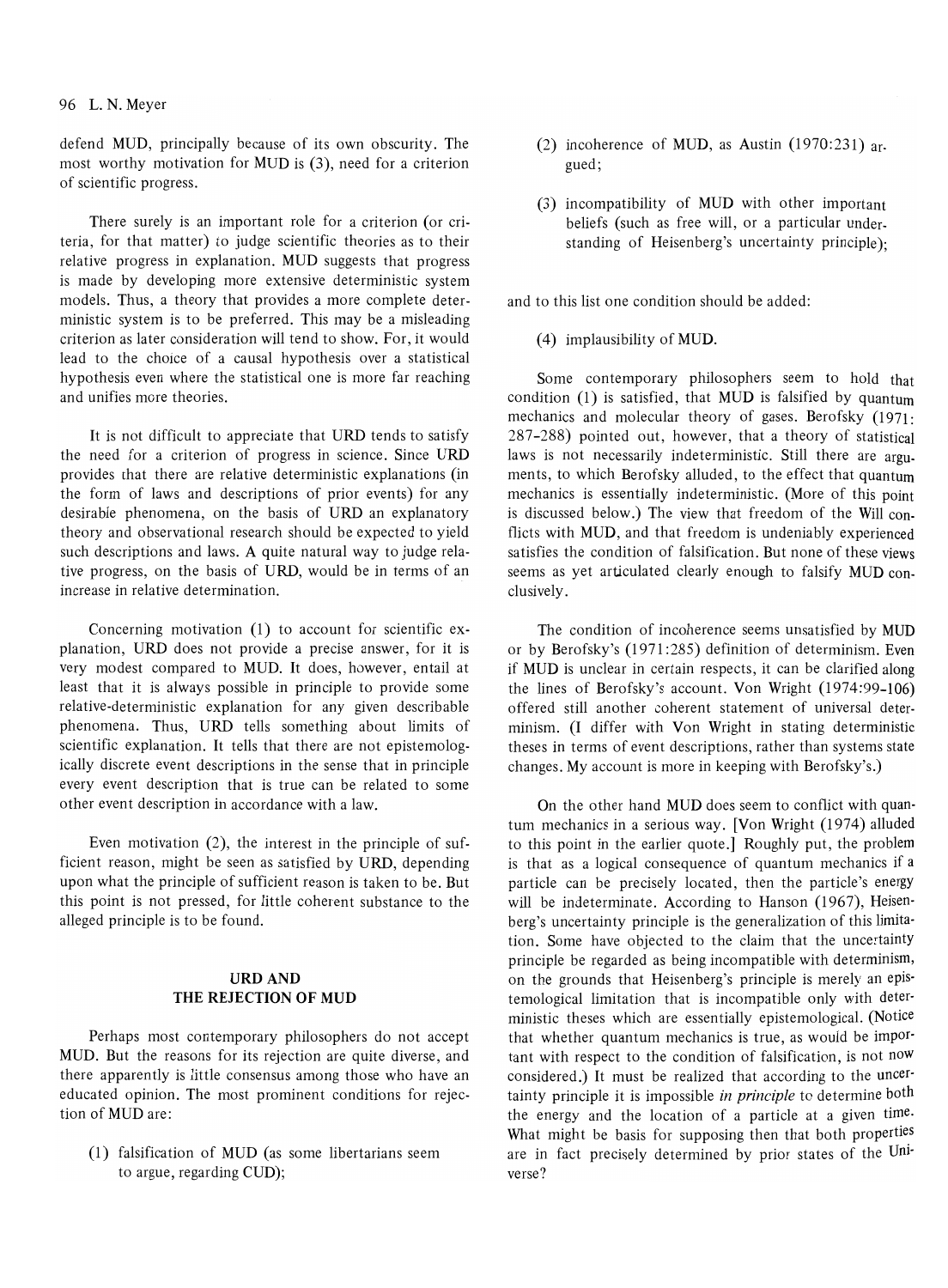These latest remarks, however, are insufficient to show that the third condition of incompatibility with other beliefs is satisfied by MUD with respect to quantum mechanics. On the other hand, they are appropriate in showing that MUD is im $p$ lausible which is just condition  $(4)$ . As a characterization of scientific explanation, MUD is implausible in light of actual scientific explanations.

Two of the motivations for MUD should be recalled: (1) the desire for an account of explanatory power of scientific laws and (3) the need for a methodological criterion for relative progress of scientific theories. On the basis of the uncertainty principle, it is implausible to make such a claim as MUD which makes an unwarranted generalization about the explanatory power of *causal laws.* It is doubtful that causal laws, even collectively, have the power MUD claims for them in the light of modern physics.

Concerning its service in satisfying the motive that there is need for a criterion of progress, MUD seems misleading as a criterion for scientific progress. It seems extremely implausible to regard quantum mechanics as immature compared to causal explanations of the same phenomena it addresses solely on grounds of MUD. As Hanson (1967:45) pointed out, quantum mechanics has more explanatory power than rival accounts insofar as it uniquely covers diverse phenomena. It seems more plausible to regard MUD as representative of a relatively immature concept of explanation in view of modern physics. Defense of MUD on grounds that modern physics may be retrogressive seems an even less plausible line.

As a result of these considerations there is reason to reject MUD. Surely, it seems not to fulfill its intended function in a reasonable way. On the other hand, URD would seem to survive each of the conditions for rejection entertained here. URD is certainly too weak to be falsified by an experience of freedom even if MUD can be falsified. In fact, URD seems very unlikely to conflict with important and relevant beliefs so that it survives the condition of incompatibility with other important theories, as well as the condition of falsification. It surely does not conflict with quantum mechanics. URD does not require that every feature of an event be entailed by some law and prior event descriptions, and it does not specify that the relevant laws be causal.

As for the plausibility of URD, earlier remarks regarding motivations might be recalled. URD would not lead to expectation of a causal explanation instead of a statistical one, when a causal one should not be expected in the context of contemporary physics. According to URD there are no discrete event descriptions. True event descriptions can always be related to others in accordance with some law. Thus, in the sense of relative determination, every describable phenomenon is explanable. This is more plausible than MUD insofar

as the history of science seems to disallow this without exception, whereas science does not nullify MUD unexceptionally.

#### **CONCLUSION**

Universal relative determination satisfies the most important motivations for espousing modern universal determinism, and in that sense URD can be viewed as an alternative to MUD. Furthermore, there are strong grounds for rejecting MUD and no similar grounds against URD. On the basis of these two points, it should be concluded that there is a philosophical justification for replacing MUD with URD.

There are, however, serious limitations to the importance of URD as implicitly admitted throughout this paper. URD is a very modest claim compared with MUD. They are compatible with each other. Indeed MUD implied URD. But, because of URD's greater generality than MUD, it is a weaker claim than MUD. Consequently, although it tends towards satisfying the motivations for an expression of the limits of scientific explanation and for a methodological criterion for scientific progress, URD does not satisfy these motivations *completely,*  in the manner in which MUD might be thought to do, if it were acceptable. Much more should be said as to the limits of explanation and in regard for standards for determining relative scientific progress.

In its modest way URD performs a philosophical function: it articulates a logical relation that holds between phenomenal descriptions and laws of science, and asserts that we should expect such a relation to obtain. That URD does not, and cannot, perform the strong philosophical function that Laplace (1952) intended for CUD, and more recent determinists intended for MUD, ought not to be disappointing. For both MUD and CUD tend to stultify contemporary conceptions of scientific explanation and scientific progress rather than complementing those conceptions; whereas, URD does complement notions of explanation and progress. Reason advises that the implausible principle, MUD, be ignored in favor of the more modest, but plausible, URD with full intentions of continuing careful reflections on the conceptual framework of explanation of natural phenomena.

# **ACKNOWLEDGMENTS**  ,

This paper was presented at the Nebraska Academy of Science meeting in Lincoln, 9 April 1982, and at the Iowa Philosophical Association meeting in Iowa City in November 1982. An earlier version was presented at the Pacific Division meeting of the American Philosophical Association in Portland, 27 March 1982. Editing assistance was received from